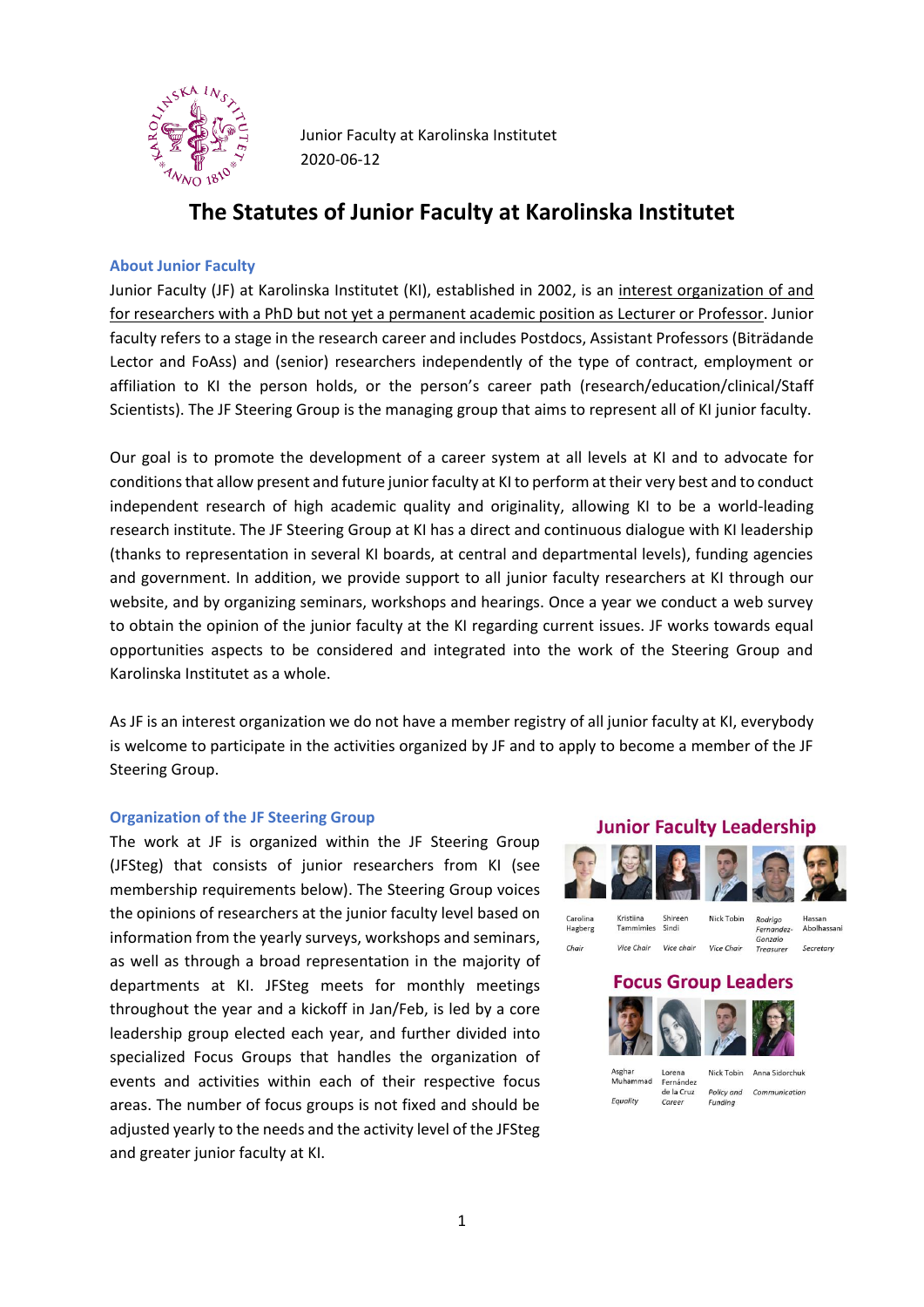### **JF Steg Membership**

New members of the JFSteg can continuously join in order to maintain a broad representation of different departments at KI. All junior faculty at KI are welcomed as members, given they have an affiliation or employment at the university. To become a member of JFSteg one should:

- Attend a first JFSteg meeting or kick-off as a guest to familiarize with JF Steg
- Read a copy of the current Statutes (this document) sent by email for full information
- Express one's interest for joining the JFSteg by sending a personal letter to the Secretary, including presentation, the motivation for joining JF and which Focus Group one wants to join
- The letters are circulated to all JFSteg members and accepted *per capsulam* after 1 week. The new member is then added to the JFSteg email list, the email list of the specified Focus Group and can join the next JFSteg meeting.

Membership of JFSteg is not time-bound, and one can remain a JFSteg member as long as one adheres to the JF Statutes, has a junior faculty affiliation or employment at KI (see definitions above) and remains an active member. To be classified as an active JFSteg member one should attend at least half of the yearly JFSteg meetings and active participation and contribution to one or more FGs. If unavailable to do so but interested in remaining active, members should discuss their current situation with the JFSteg leadership.

A register of active JFSteg members and a JFSteg email list are kept and updated by the Secretary each autumn in conjunction with the Leadership election. All active members should at that time confirm their continued interest in being a member of the JFSteg by email. If wished-for, past members can remain on the email list for up to 1 year after decreasing their activity within the JFSteg. Other nonactive members are removed from both the membership registry and e-mail list.

All JFSteg members should at all times adhere to the JF Statutes and the work principles of the JFSteg. Members are expected to anchor all JF activities and their communication with KI with the JFSteg and JF leadership and to only use the name of JF when representing the opinions and interests of the whole group. In addition, members should recognize that JF is unable to drive all arising questions /ideas, and that the JFSteg will find that certain questions might not fit well enough within the scope of interest or available resources of JF, and therefore has to be tacked outside of JF. JFSteg membership can be withdrawn if these above outlined general principles are not adhered to, or after through discussion if severe ethical or economical discrepancies have been found.

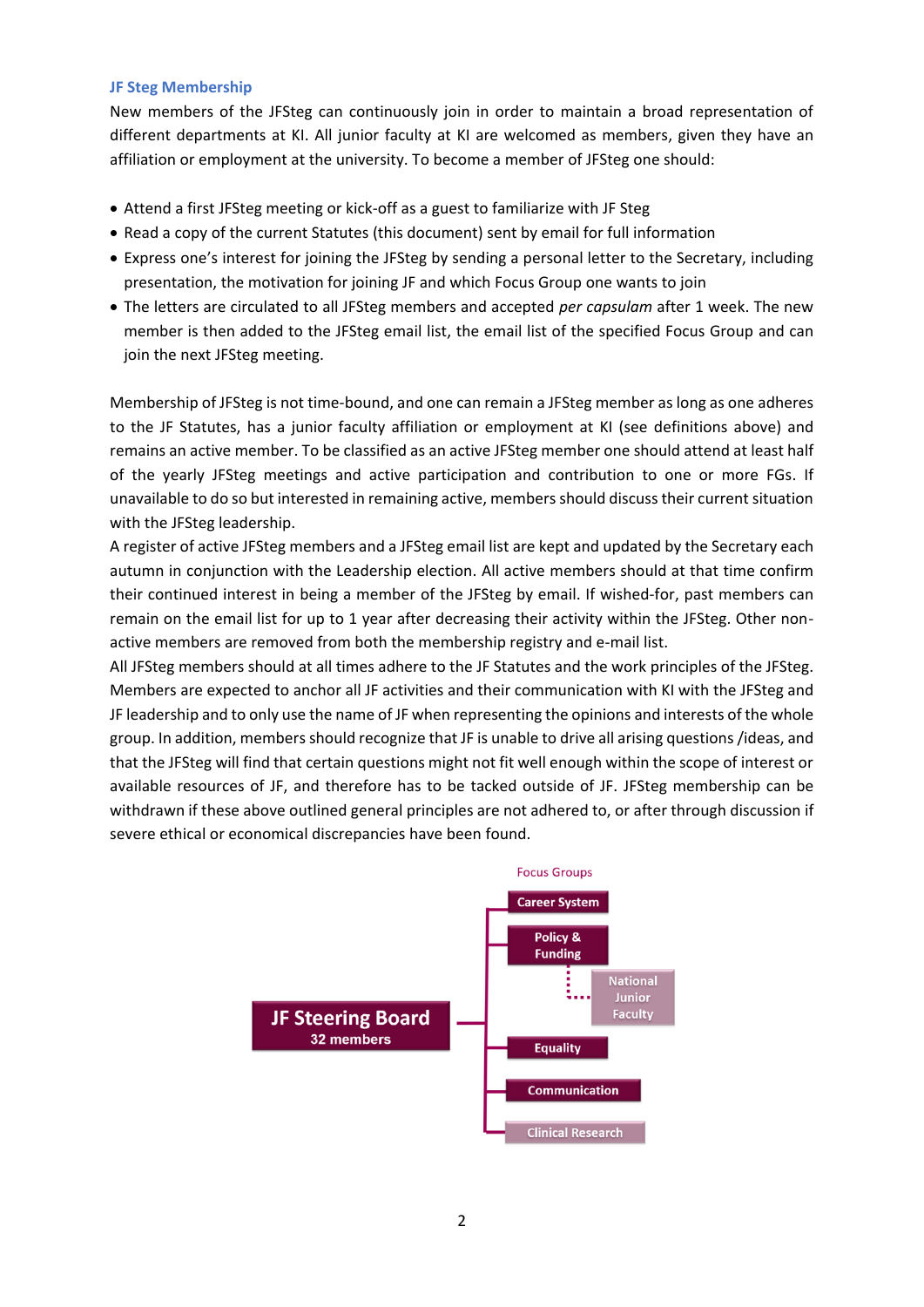#### **JF Steg meetings**

In general, 2-hour monthly JFSteg meetings are arranged March-June and September-December, with a whole-day kick-off in January/February. The monthly JFSteg meetings follow a set agenda with varying amounts of additional points, which is distributed to all participants before the meeting. Setpoints include reports from the Boards, Committees and workgroups where JF is represented and from the Focus Groups (see below). Each Focus group generally report every second meeting. All members are welcome to bring up additional points to the agenda. In-depth discussions about current affairs or changes in policies, as well as invited guest speakers are welcome. Minutes are kept by the Secretary, adjusted by the Chair (and others if needed), circulated to all and archived in the JF KI-BOX.

The yearly JF kick-off aims to summarize activities, plan the work ahead and promote more-in-depth discussions about current topics that might influence junior faculty at KI. Typically, 2-4 guests from central KI are invited to give information and discuss. The day is organized by the Chair and Secretary and ends with an informal dinner.

### **JF Steg Focus Groups (FGs)**

The main work carried out by JFSteg is divided into different focus areas, represented by the Focus Groups. The number and the scope of the Focus Groups can vary and is dependent on the most preeminent issues JF at KI needs to tackle at a specific time point. Current Focus Groups 2020 and their respective goals are listed at the end of the Statutes. Each Focus Group elects a person to coordinate the group and its work, **a Focus Group leader**, who at election preferentially has already contributed to FG activity. However, all group members are responsible for the activities, work environment and functioning of the Focus Group. The Focus Group Leader delineates the group's action plans in agreement with JF's strategic priorities and in coordination with the JFSteg and the leadership.

The tasks of the Focus Group coordinators include:

- Calling Focus Group meetings approximately every 4-8 weeks in person or online.
- Leading these meetings; setting agenda, organizing that minutes are taken etc.
- Leading the work together with the group; deciding on activities, delegating assignments, anchoring activities and communicating with the leadership and KI.
- Representing the Focus Group at JFSteg meetings.

To compensate for the workload the Focus group leader receives a yearly compensation of 10.000 SEK (excluding INDI) for each full year activity (or half the amount for half a year activity etc.) in the form of a research fund (not salary). This compensation cannot be combined with Leadership compensation (see below). Focus Group leaders are decided within the Focus Group and can be changed at any time, but the continued leadership plan should be brought up for discussion at least once a year at the JF Kickoff. Leadership can also be shared between two or with a deputy.

### **JF Steg Leadership**

JFSteg is led and coordinated by a leadership consisting of a Chair, 2-3 Vice-Chairs, a Secretary and a Treasurer that are all elected each year by JFSteg based on the recommendation of the Election Committee. The mandate period is always one year, and the maximum time is three years (election process is detailed below). Together the leadership **1)** delineates the strategic priorities of JF, **2)** represents JF in interactions with central KI and external parties and **3)** takes responsibility for the values and decisions JF represents.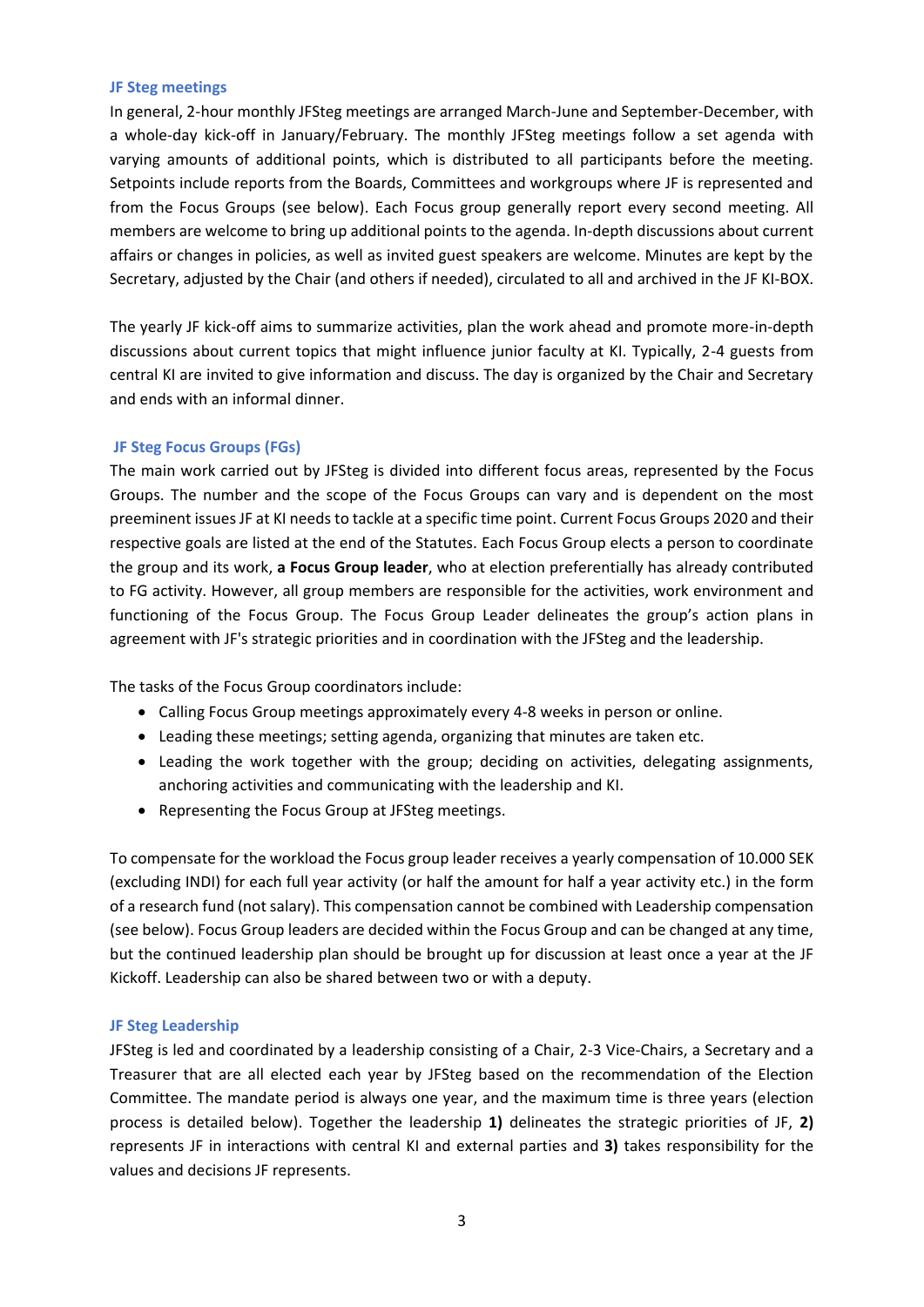All members of the leadership can represent JF in KI Boards and Committees. These seats should together be divided amongst the leadership members based on suitability, experience, availability and interest; however, the Chair typically holds the most important seat within KI. The JF leadership should be in tight contact with each other and together prepare and approve documents produced by JF and letters and PMs written to central KI. In addition, they should hold monthly pre-meetings before each JFSteg to inform each other and discuss ongoing matters. A high level of commitment of time and engagement is therefore expected from all leadership members.

The Chair has the task of representing JF in communication with central KI, setting JF agenda and coordinating JF activities, but should do so in discussion with the leadership and the JFSteg and always represent the general opinion of JFSteg when acting in this role.

The Vice-chairs support the Chair in representation, communication, with advice and opinions, bringing a wide view to the decision making and anchoring the leadership decisions with the larger junior faculty community. It is encouraged but not absolutely required that the vice-chairs represent most of the different Focus Groups.

The Secretary is responsible for leadership communication according to the "JF Secretary handover document" (attached). In short, the Secretary handles membership registry, coordination of JFSteg meetings including taking minutes, documentation (KIBOX), the JF-email and representing JF at KI introduction events. The Secretary works closely with the Communication Focus Group.

The Treasurer handles the budget and finances of JF. JF has a yearly budget assigned by the Committee of Research (see below). These funds are allocated to the department of the Treasurer, and thus the choice of treasurer should be influenced by the Department INDI and the careers stage (delegation rights) of the candidates. The duties of the Treasurer include the responsibility for planning the budget, communicating the status of the budget to JFSteg, approving and coordinating arising costs and writing the yearly JF budget report to the Committee for Research.

# **Representation at KI Boards and committees**

JF is represented at several KI boards and committees and in this way conveys the perspective and opinions of young, early career researchers. In many committees, we also represent the voice of small research groups/teams. At present, JF is represented at:

- The Faculty Council (2 seats)
- The Committee of Research (1 adjunct seat)
- The Committee of Research Education (1 adjunct seat)
- Various short-term workgroups including Research support, Rent committee, IT-support and KIfinances

Previous committees, which could be re-activated in the future, include: Committee for Research Strategy between KI and SLL, Committee for Equal Opportunities, Docent committee, Infrastructure committee, the Reference Group for Research Documentation, and several other sub-committees. It is the task of the Chair to communicate the wishes and motivations for JF for getting representation in the various Boards and meetings. JF is also represented at many of KI's Departmental Councils and that is up to each member to discuss that matter with one's Department.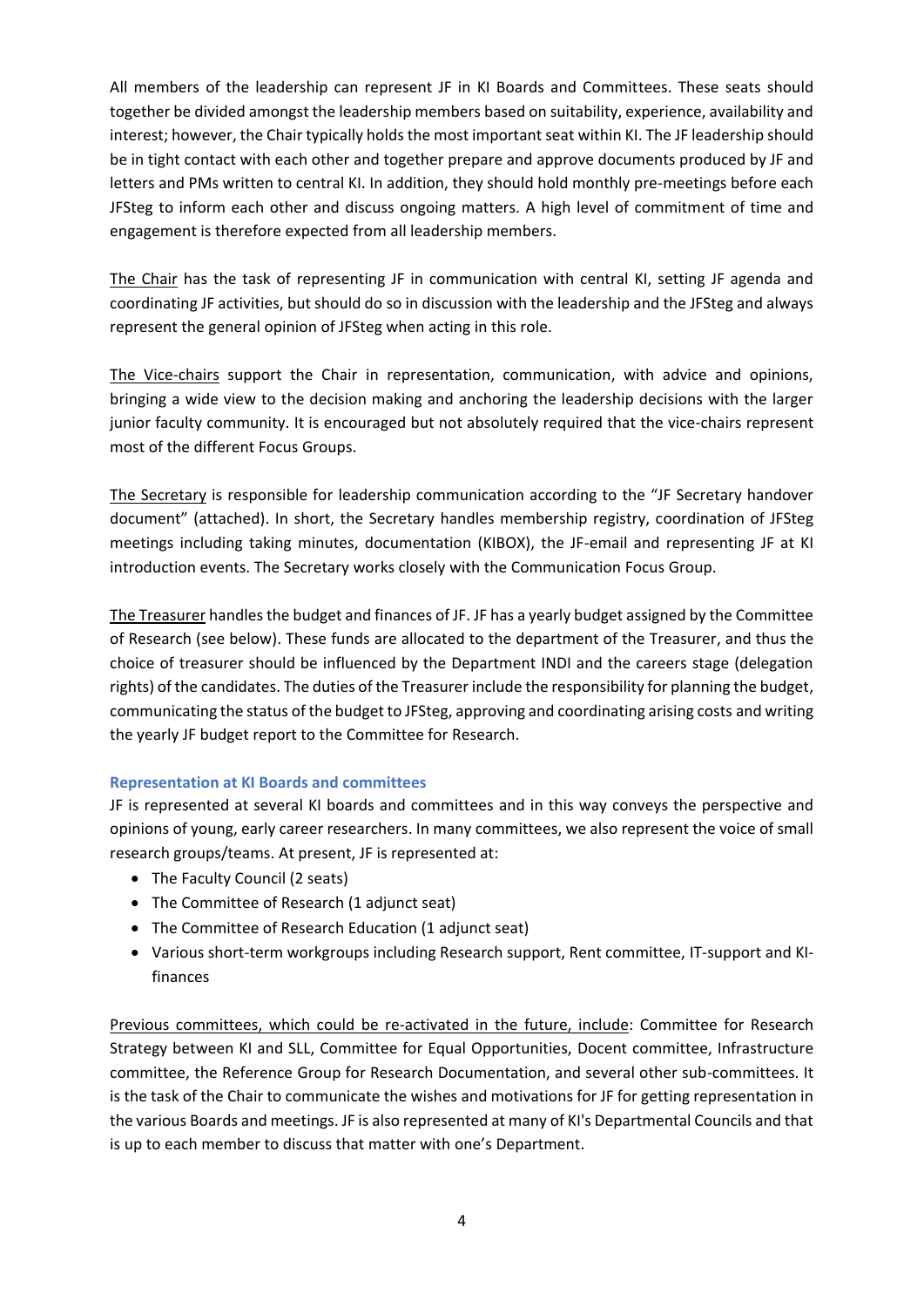

#### **JF Finances**

Junior Faculty is financially supported by the Board of Research (in 2020: 300k SEK), which funds the JF activities and compensates the leadership for their work and time commitment to JF at KI. Currently the Chair receives 40.000 SEK per year and the rest of the leadership 20.000 SEK per year as research funds (not salary, all amounts include INDI). These compensations are not combinable with each other or compensation for leading a Focus Group. They are subject to large changes in JF organization such as a heavier workload on the Secretary due to the absence of administrative help (changing the Secretary compensation to 40.000 SEK), but in that case, always needs approval by the JFSteg.

JFSteg submits a report of last year's activities and budget for the following year to the Committee of Research. The report and budget are to be submitted every year in September and its approval usually takes place in the Committee of Research meetings in October. The funds allocated by the Committee of Research are distributed first to the Department of the Treasurer, who will have a ZZ account to manage the budget. Compensation will be distributed from the Department of the Treasurer to respective departments of the Chair, Vice-Chairs and the Secretary as a single payment at the end of the year to a project number submitted by each person.

#### **Election of JF Leadership**

The election for each next year is held during the autumn of the previous year, in order to allow an overlap period between the previous and new leaderships of JFSteg, transfer of the JF economy to potentially a new Department and the change of representatives at KI Boards and Committees. The election process follows the detailed guidelines outlined in the *Election guidelines document*. This document can be updated after each election process if so required after discussion with the JGSteg.

#### *In general, the election process in short consists of:*

- 1. Putting in place an election committee representing all focus groups (June meeting)
- 2. Updating the membership registry and sending out member information to all (August)
- 3. All members are invited to nominate candidates (September)
- 4. The election committee contacts candidates and puts together a suggestion, and communicates this suggestion to JFSteg (September/October)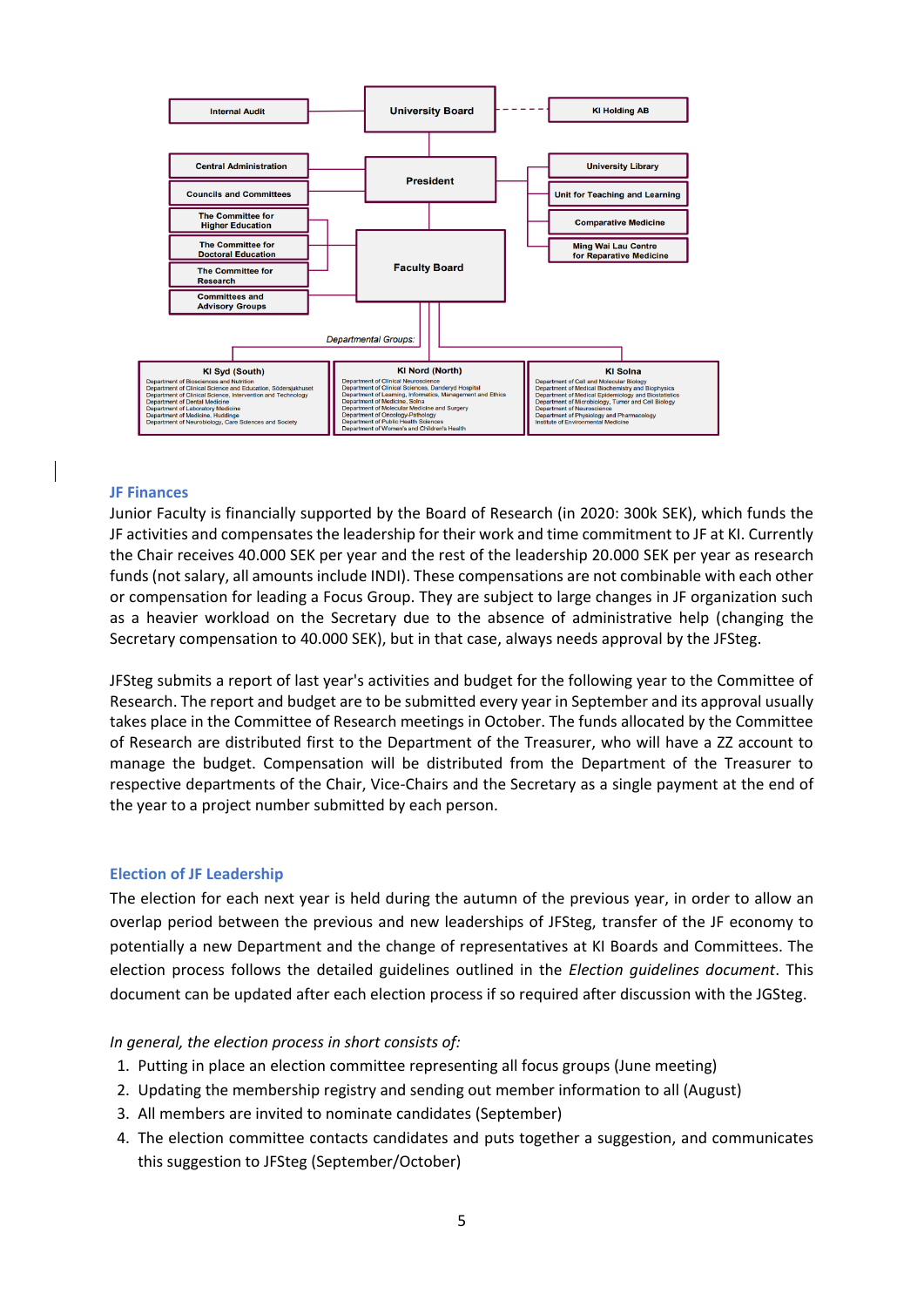- 5. An anonymous vote is held, either as a Yes/No vote for one single constellation or as a vote between several candidates and/or constellations (October)
- 6. Results are announced (November)

# Eligibility of candidates

During the election process, it is important to acknowledge the specific requirements of the different leadership positions, including the continuation of ongoing work and representation at KI Boards, a high level of the time commitment of the Chair, the INDI and delegation right of the Treasurer, and that at least some leadership members should be able to communicate in Swedish until full internationalization of KI has been reached. In addition, a general requirement for all JF leadership positions is that elected persons should according to their best knowledge be employed (short term or long term) at KI during the full year they will hold the JF leadership position. Affiliations are not accepted. The person can hold the same leadership position for a maximum of three consecutive years and cannot thereafter run for the fourth year.

# Election Committee

The Election Committee should include one member from each Focus Group. The current Chairs, Vice Chairs, Secretary or Treasurer cannot be part of the Election Committee, even if they will not be running for re-election. If a person in the Election Committee is nominated for a leadership position, then the person in question must first retire from the Election Committee and be replaced by somebody from the same Focus Group before accepting the nomination (unless they decline the nomination). In their work finding a suitable leadership constellation for JF, the election committee is to consider the qualifications of the candidates, prior work within JF, the gender balance among the suggested candidates and other aspects regarding diversity. It is also the task of the election committee to ask each nominated candidate about their interest, possibility for commitment and eligibility as detailed above.

# Nominations

All nominations are to be submitted to the Election Committee within the indicated timeframe. Any JFSteg member can nominate any member of the Steering Group for Chair, Vice-Chair, Secretary or Treasurer except a person that has served in that position already for three consecutive years. It is the job of the election committee, not the JFSteg, after the nomination period to consider the eligibility of the nominated candidates. Members can also nominate themselves.

# In case of a No-vote

If the JFSteg members are asked for a Yes/No vote and subsequently votes "No", there should preferentially be a possibility to mark "Yes" or "No" for each individual proposed person for Chair, Vice Chairs, Secretary or Treasurer. In this way, the Election Committee will use the result of this vote for their further work to propose a new constellation if the majority do not vote for the nominated constellation. The Election Committee has then three weeks to present a new suggestion and another election meeting will be held.